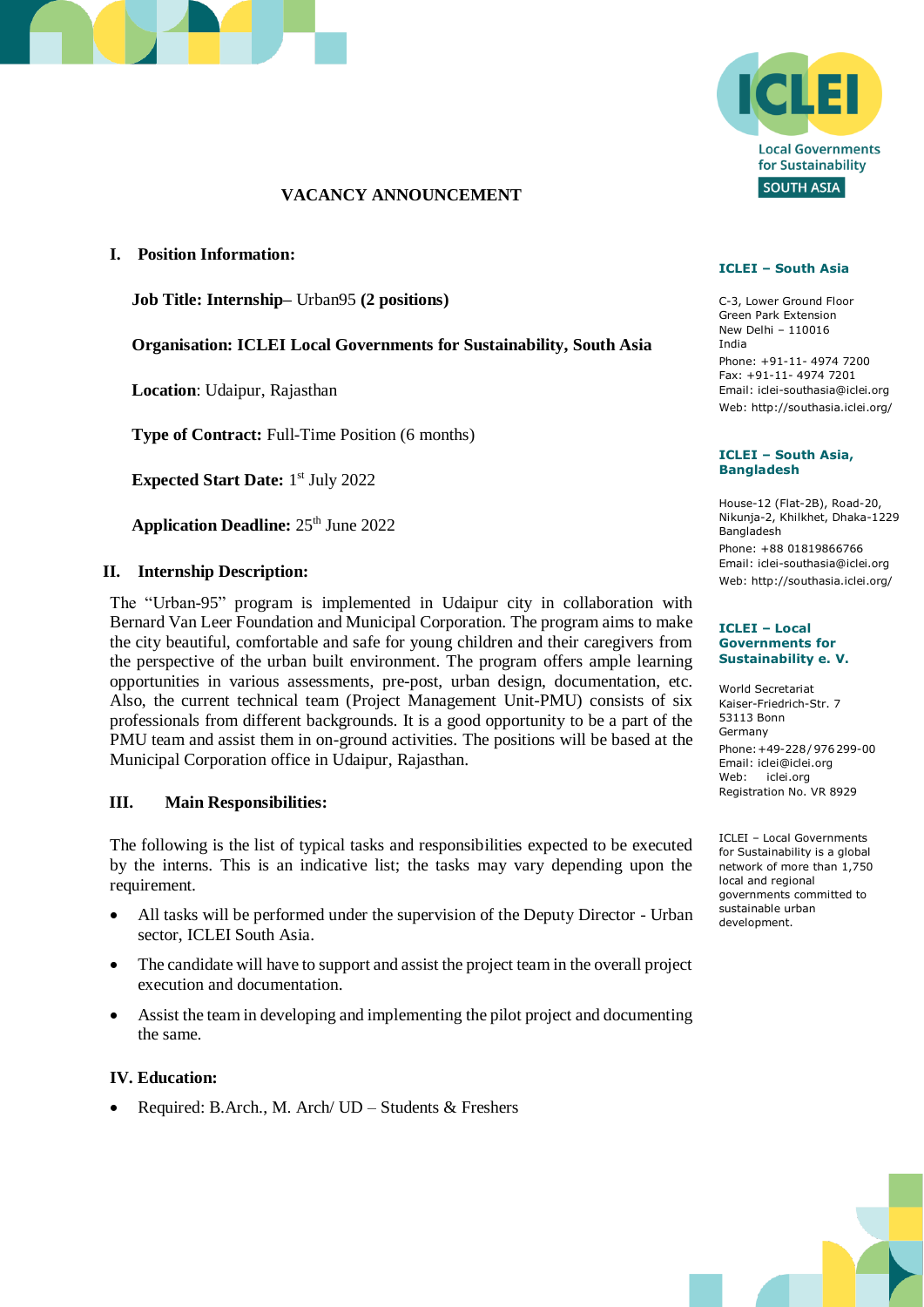



# **V. Software Proficiency:**

- Auto CADD
- Photoshop
- Sketch-up
- In-Design
- MS Office

# **VI. Organisational skills:**

- Excellent writing and communication skills.
- Ability to write reports, compile and analyse documents keeping in mind the target audience.
- Ability to work in a team and also independently and proactively when required.
- Enthusiastic attitude and willingness to learn, and adapt.
- Ability to work under tight deadlines and pressure.
- Ability to handle multiple tasks simultaneously.

#### **VII. Languages:**

- Outstanding oral and written English.
- A good understanding of Hindi or other languages will be an asset.

#### **VIII. Conditions:**

- **Location:** Municipal Corporation office in Udaipur, Rajasthan
- **Working language:** English
- **Position:** 2 Full-time interns

# **IX. Benefits:**

- Practical experience with varied on-ground activities.
- Shadowing, mentoring, and training opportunities with experienced professionals.
- Opportunity to attend networking events.
- Flexible schedule for students.
- Compensation available.
- Training certificate.